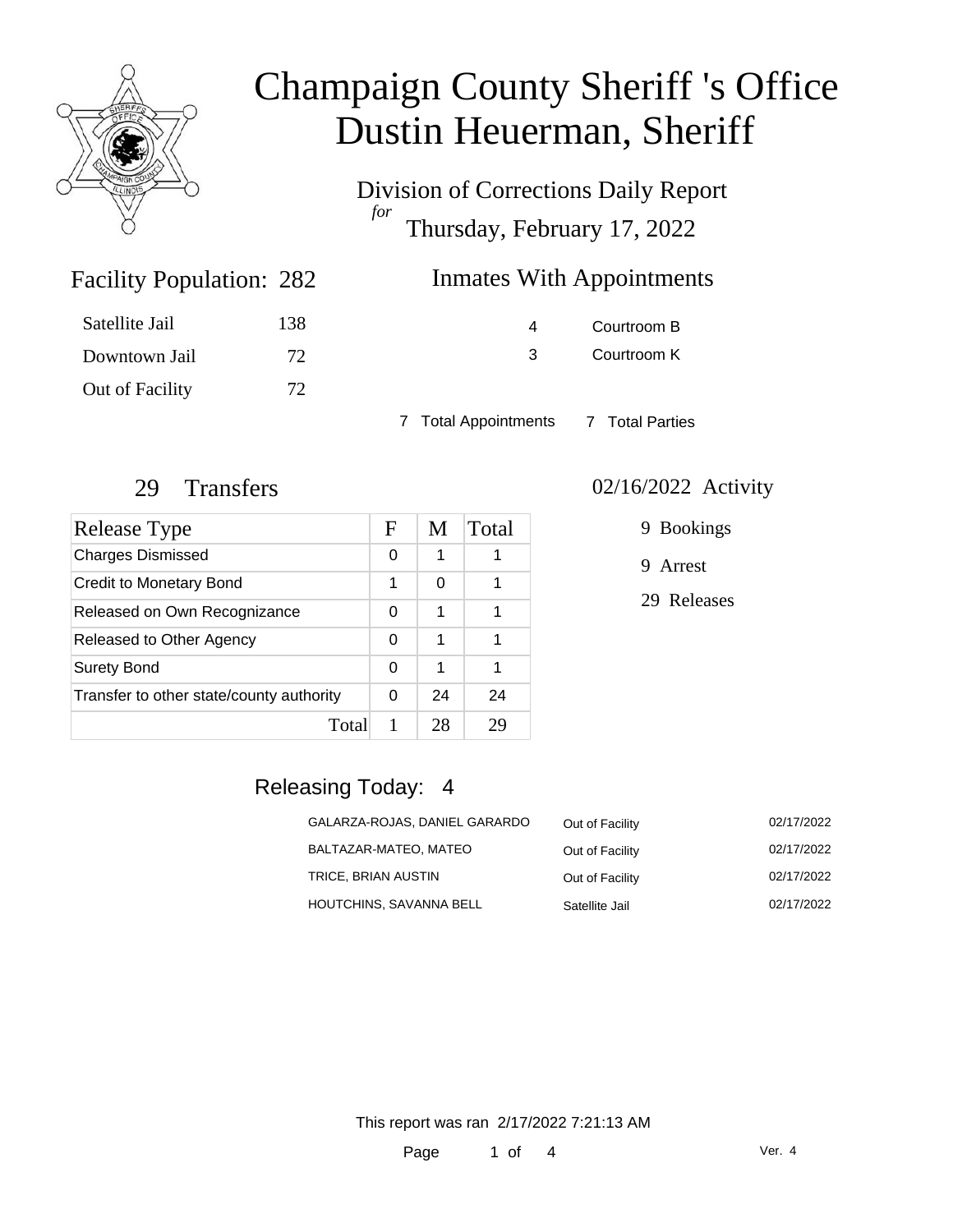

Division of Corrections Daily Report *for* Thursday, February 17, 2022

#### Custody Status Count

- Direct Criminal Contempt 1
- Electronic Home Dentention 16
	- Felony Arraignment 3
	- Felony Pre-Sentence 7
		- Felony Pre-Trial 212
	- Felony Pre-Trial DUI 4
	- Felony Sentenced CCSO 5
	- Felony Sentenced IDOC 19
		- Hold Other 1
		- Hold Sentenced IDOC 1
	- Misdemeanor Arraignment 2
		- Misdemeanor Pre-Trial 4
			- Petition to Revoke 2
			- Remanded to DHS 4
		- Traffic Sentenced CCSO 1
			- Total 282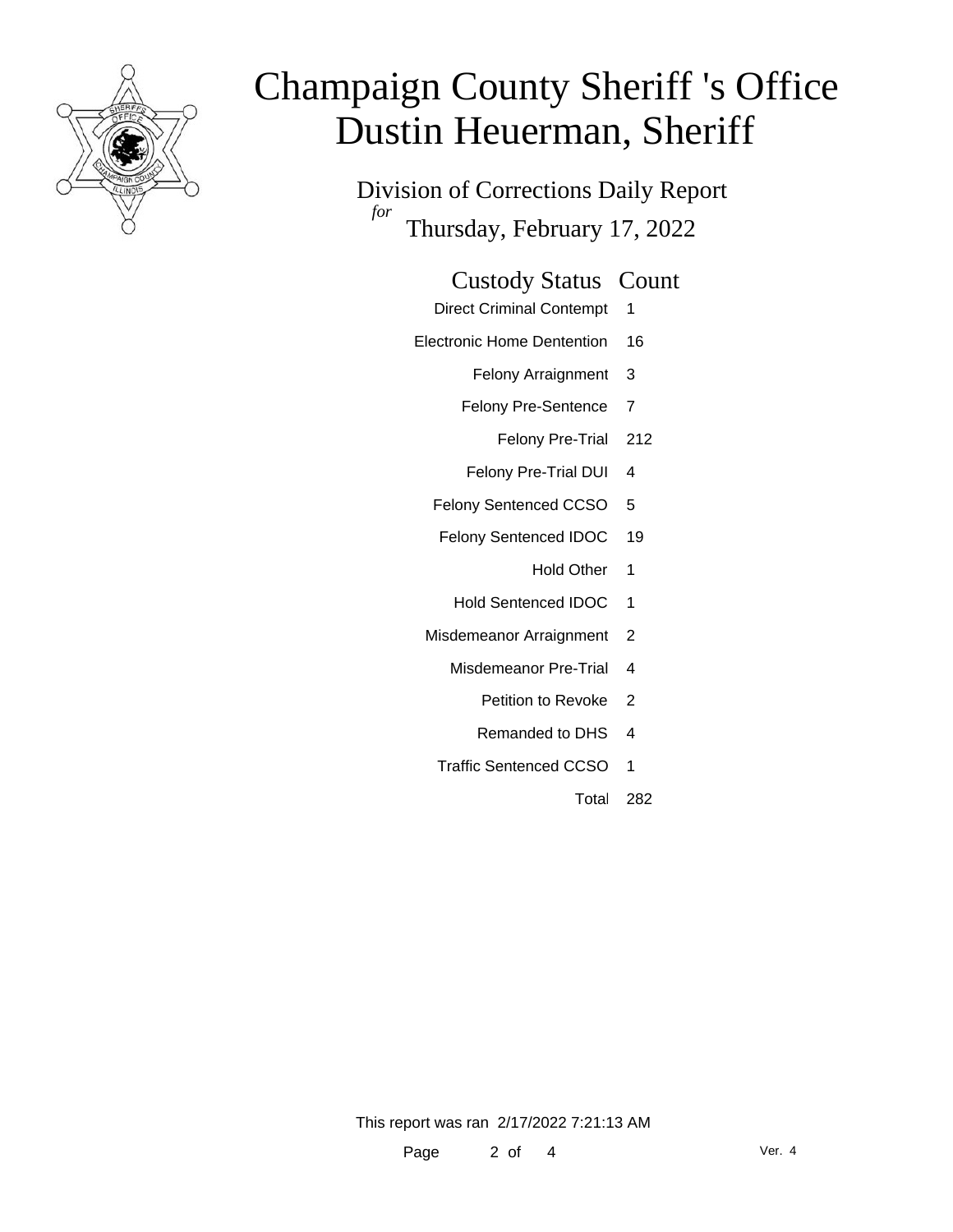

Division of Corrections Daily Report *for* Thursday, February 17, 2022

### Inmates With Appointments

| Jailing Party Name              | Location    | Number of Records / Node |
|---------------------------------|-------------|--------------------------|
| <b>BARKER, ALEXANDER MASSIE</b> | Courtroom B | 1 / Satellite Jail       |
| CARR, HENRY JAMEN, Third        | Courtroom K | 1 / Satellite Jail       |
| DAVIDSON, HARLEY KYLE SCOTT     | Courtroom B | 1 / Satellite Jail       |
| MCCAULEY, TIMOTHY WILLIAM       | Courtroom K | 1 / Satellite Jail       |
| PANZER, IAN RICHARD             | Courtroom B | 1 / Satellite Jail       |
| PHILLIPS, LAMAR DESHAWN         | Courtroom B | 1 / Satellite Jail       |
| <b>TAYLOR, KORRION VELEZ</b>    | Courtroom K | 1 / Satellite Jail       |

#### **Transfers**

| <b>BEASLEY, KEVIN CORY</b>                               | Released to Other Agency                                 | Satellite Jail |
|----------------------------------------------------------|----------------------------------------------------------|----------------|
| CALDWELL, STEVEN ANDRE                                   | Transfer to other state/county authority Downtown Jail   |                |
| CAMPBELL, JOHNNIE LEE, Third                             | Transfer to other state/county authority Satellite Jail  |                |
| COLEGROVE, NICHOLAS CHARLES Released on Own Recognizance |                                                          | Satellite Jail |
| COX, SEAN MICHAEL                                        | Transfer to other state/county authority Downtown Jail   |                |
| DEITZ, TILLIE SHENISE                                    | <b>Credit to Monetary Bond</b>                           | Satellite Jail |
| DICKERSON, RAYMOND COLLIER                               | Transfer to other state/county authority Out of Facility |                |
| GILL, MARTINES ALFREDO                                   | <b>Surety Bond</b>                                       | Satellite Jail |
| HAMILTON, DARIUS DEJAUN                                  | Transfer to other state/county authority Satellite Jail  |                |
| HAYES, CARL DONJO                                        | Transfer to other state/county authority Satellite Jail  |                |
| <b>HOUSTON, STEVEN CORDELL</b>                           | Transfer to other state/county authority Satellite Jail  |                |
| HUNT, KHALLEEL MALIK                                     | Transfer to other state/county authority Downtown Jail   |                |
| JOHNSON, ZACHERY EDWARD                                  | Transfer to other state/county authority Downtown Jail   |                |
| JONES, CARLOS ANTONIO                                    | Transfer to other state/county authority Out of Facility |                |
| KINTNER, WESLEY J                                        | Transfer to other state/county authority Satellite Jail  |                |
| LACY, KIRBY ORLANDO                                      | <b>Charges Dismissed</b>                                 | Satellite Jail |
| MOORE, CHRISTOPHER ALLEN                                 | Transfer to other state/county authority Downtown Jail   |                |
| PIRLOT, JUSTIN LEE                                       | Transfer to other state/county authority Satellite Jail  |                |